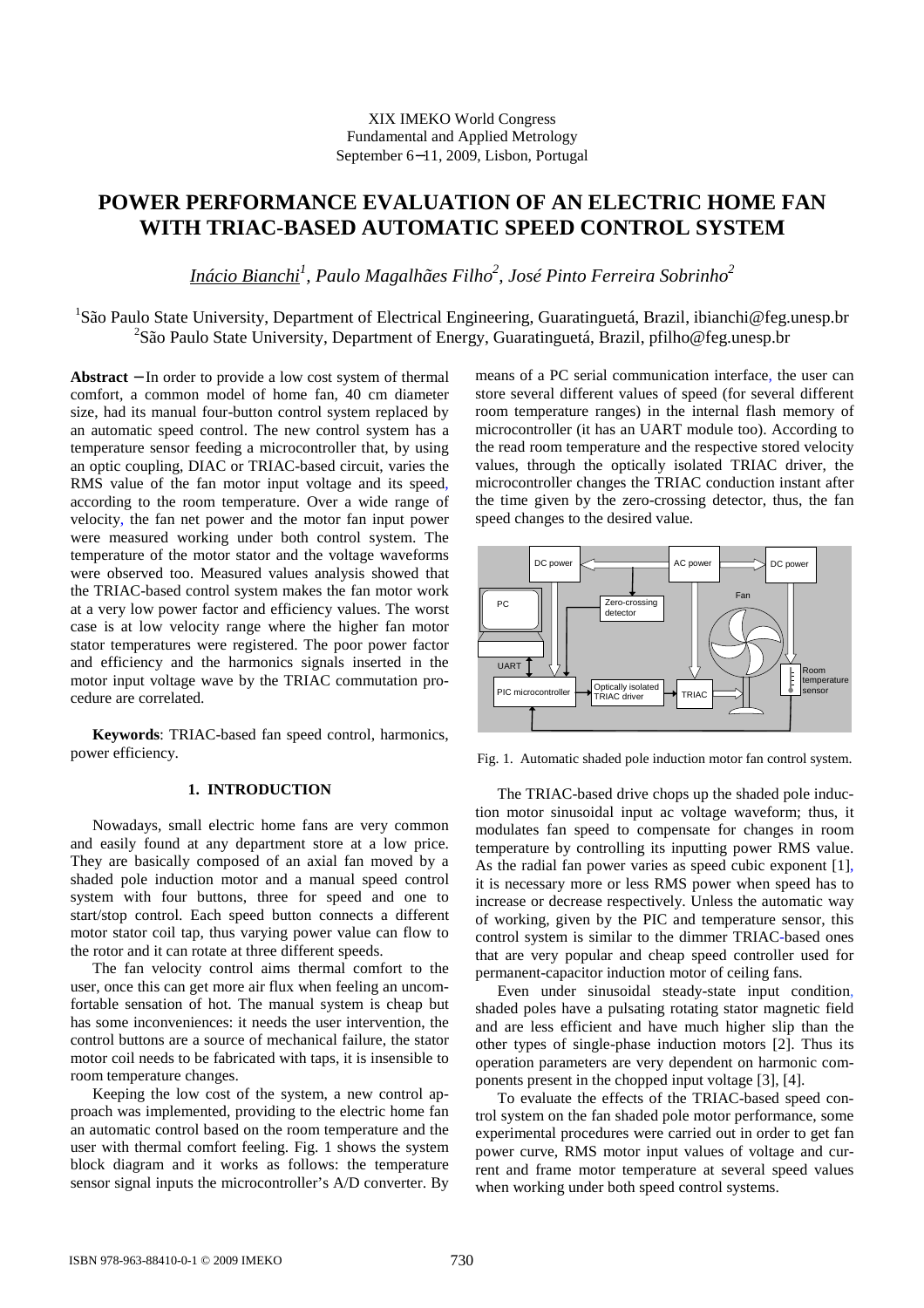#### **2. MEASUREMENT PROCEDURE**

#### *2.1. Fan power curve determination*

The fan was connected to the shaft of a permanent magnet DC motor driven by a DC adjustable voltage power supply. Its voltage, current and speed values were registered for a wide range of rotation. In order to know the no load power losses, the same procedure was performed with no fan at the DC motor shaft. Because of the very low stator wiring resistance, its ohmic loss was neglected.

From the DC motor with fan test data one can deduct no load test data and thus determine the fun power curve.

## *2.2. Fan tests using shaded pole motor*

With the fan connected to the motor shaft, driven through the original four buttons control system, for three different speed values, the shaded pole motor values of RMS input voltage, RMS input current, frame temperature, and speed were registered. Similar procedure was performed to the shaded pole motor when driven by the automatic TRIAC-based control system under four different speed values.

Using measured data from both control approach tests and the fan power curve, apparent power values and (efficiency)  $\times$  (power factor) product were calculated for each measured rotation speed of the shaded pole induction motor.

#### **3. EXPERIMENTAL RESULTS AND DISCUSSION**

Fig. 2 shows the results of the tests carried out for the fan power speed curve determination.



Fig. 2. Power input versus speed for DC permanent magnet motor at no load and connected to the axial fan.

The open triangle marks in Fig. 2 are the measured DC motor inputting power when moving the fan. The open circle marks are the measured inputting power of the DC motor running at no load, and show a very good agreement with the linear fit given in (1).

$$
P_0 = 0.36286 + 4.33 \times 10^{-3} N \tag{1}
$$

where  $P_0$  is the no load power in W and N the speed in rpm.

The linear correlation of  $P_0$  with  $N(1)$  shows a constant torque load independent of speed. It is caused by the magnetic tractive force between stator permanent magnets and the rotor.

From (1)  $P_0$  values were calculated for each triangle marked point and then subtracted from the upper curve. The difference is the fan power speed curve that is shown as the open square curve in the Fig. 1. As expected, the dashed line shows that the curve has a good cubic exponent fit (2).

$$
P_f = 5.0023 \times 10^{-9} N^3 \tag{2}
$$

where  $P_f$  is the fan power in W.

Fig. 3 shows the test results for the fan moved by the shaded pole motor. Despite the required fan power variation, the apparent motor inputting power has no significant variation when driven by the TRIAC-based control system. For both control cases the motor demands a bigger apparent power compared to the required fan power.



Fig. 3. Apparent power input versus speed for shaded pole induction motor moving the fan under two speed control system.



Fig. 4. Real/apparent input power ratio versus speed for shaded pole induction motor moving the fan under two speed control systems.

Fig. 4 shows the (power factor)×(efficiency) product of the shaded pole induction versus speed. These values were